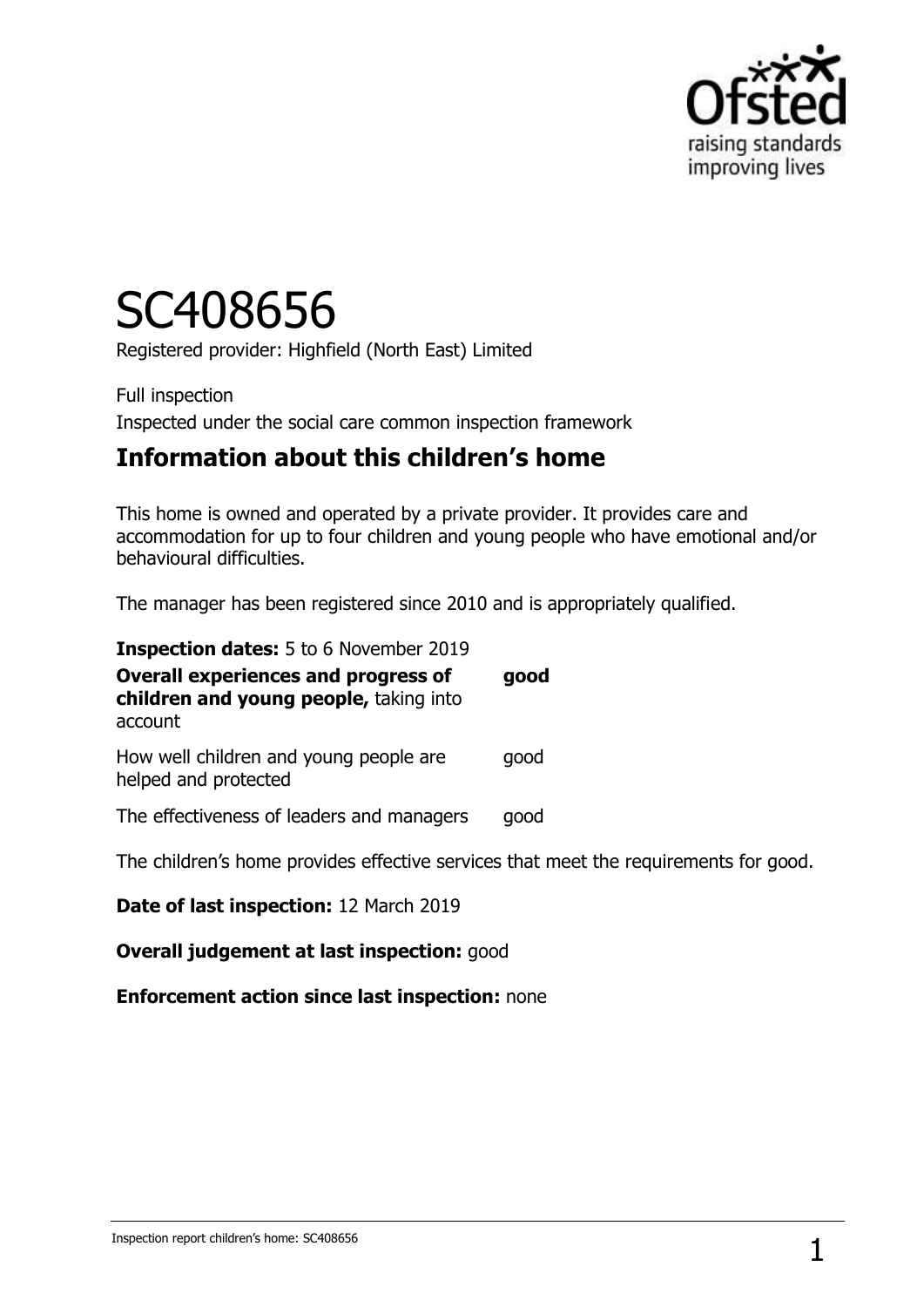

# **Recent inspection history**

| <b>Inspection type</b> | <b>Inspection judgement</b> |
|------------------------|-----------------------------|
| Full                   | Good                        |
| Full                   | Good                        |
| Interim                | Sustained effectiveness     |
| Full                   | Good                        |
|                        |                             |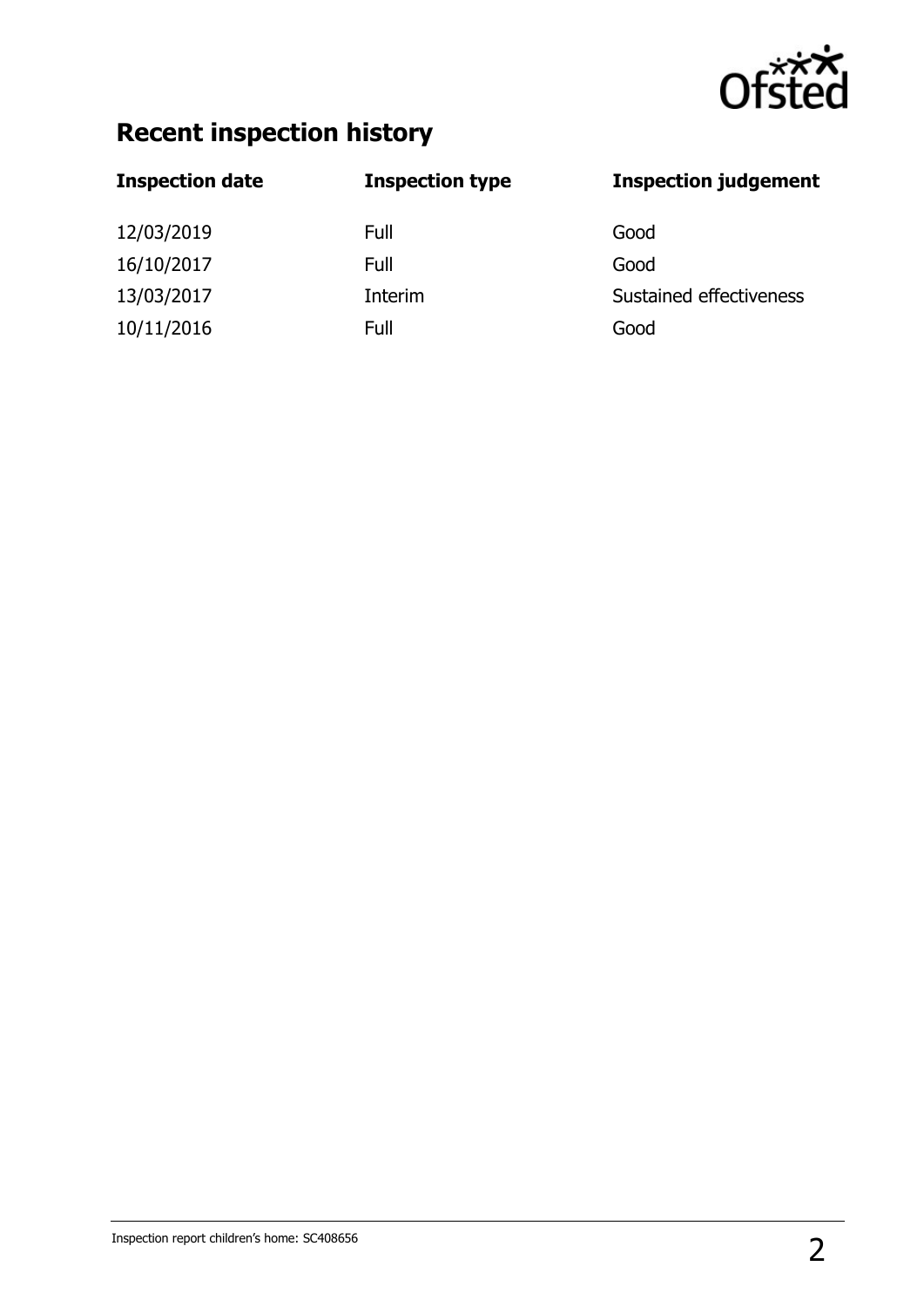

# **Inspection judgements**

#### **Overall experiences and progress of children and young people: good**

Children and young people are able to build trusting and secure relationships with the staff at the home. The children and young people can approach the staff with issues or problems and know that the staff will listen and do what they can to help and support them. The staff invest time in the children and young people and promote their welfare at all times. This helps children and young people to invest in the home and feel secure in their permanent placement.

Children and young people are making good progress in their social and emotional development. Children and young people have a personal development file which sets out individual goals and how they will be achieved. This enables staff to track the progress of children and young people and support their ongoing development.

The staff are proactive in supporting children and young people to attend all of their health appointments. This includes optician and dentist and ensures that they have upto-date medical assessments. This means their health needs are known and can be addressed by appropriate health professionals. Children and young people who wear glasses are encouraged to do so. Children and young people are supported to selfadminister medication, where appropriate, and assessed.

Children and young people receive a good level of care. Staff are responsive to their needs and place the children and young people at the centre of what they do. Young people's meetings give them the opportunity to voice their views and contribute to the decision-making in the home. This allows children and young people a voice and they feel heard by the staff.

Bedrooms are personalised and children and young people are encouraged to help choose the colour scheme for other communal areas of the home. This is a homely home, which does not stand out in its environment, and the interior is well kept, clean and in no way institutional.

The children take part in a range of exciting activities, which helps their social development and their self-esteem. The staff encourage new opportunities, such as skiing and an educational trip to Barcelona. This gives the children and young people new experiences to enrich their learning and development.

Some children and young people are progressing well in their education and, with the support of staff, are attending school every day. However, where children and young people are not in education, there are no records kept of the efforts staff have made to engage them in formal or informal educational activities. The staff do not provide the young person with an educational daytime routine and monthly key-work sessions do not address education.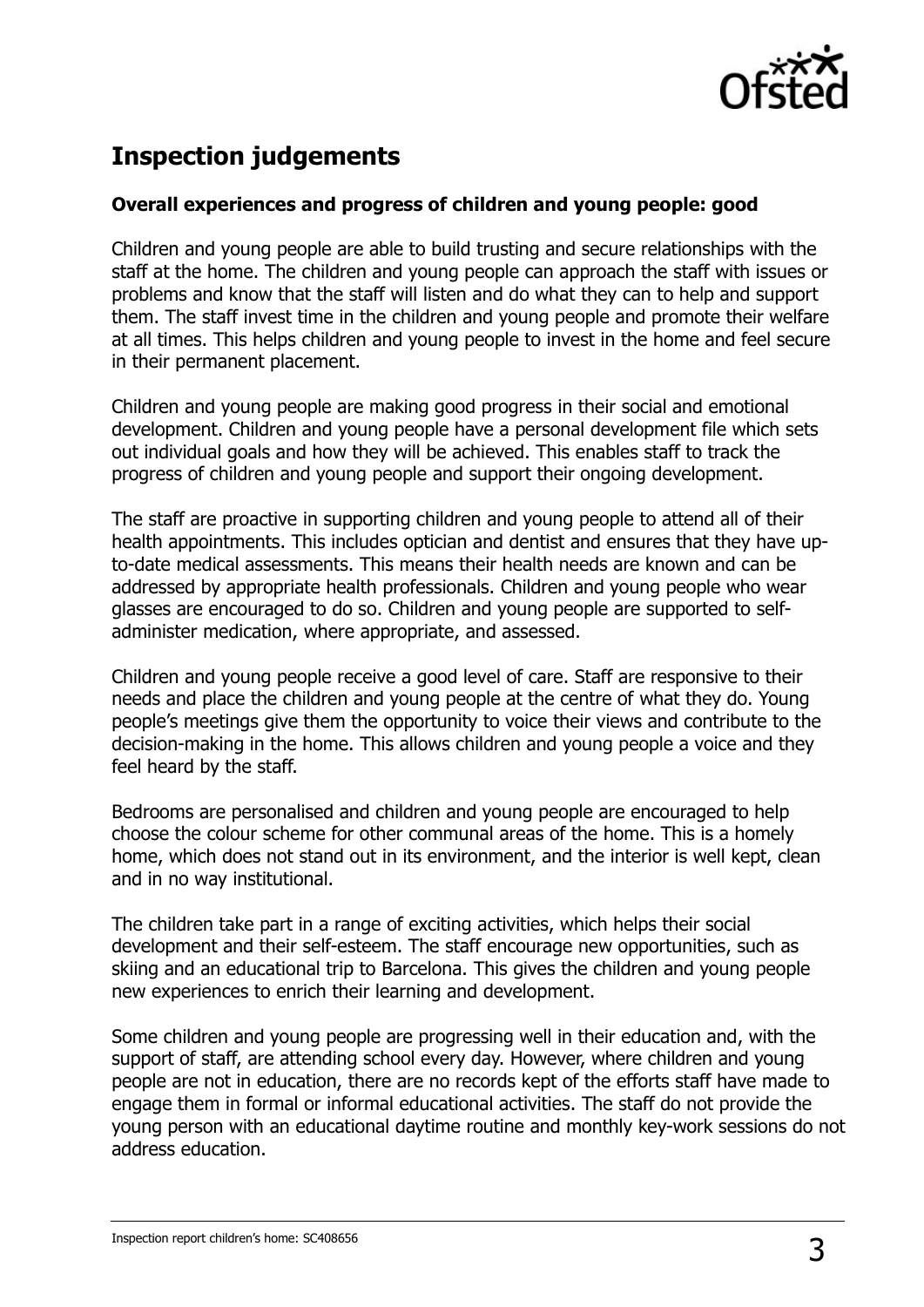

#### **How well children and young people are helped and protected: good**

Children and young people are not known to have ongoing issues with misuse of substances or alcohol, they do not go missing and they are not judged to be at risk of criminal or sexual exploitation. This is due, in part, to a robust matching process. The manager carefully assesses the needs of children and young people and considers whether the staff can meet their needs. The manager reflects on the potential impact on the other children and young people and how this can be mitigated. This means that the new children and young people's placements are likely to succeed and children and young people already in the home, are unlikely to be disrupted.

Children and young people have stated that they feel safe and protected by the staff team. When unacceptable behaviour does occur, this is dealt with effectively by staff. One-to-one work with the children and young people to address their behaviour is prioritised and other professionals are informed as required. Children and young people are supported to reflect on their own safety and well-being in key-working sessions.

Positive behaviour is promoted within the home using incentives to encourage school attendance, self-care and independence skills. There have been very few incidents of negative behaviours and, overall, the home is a safe and secure place to live.

Risk assessments for children and young people are not always updated to reflect recent incidents or events. For example, in an isolated incident, a young person was found to be under the influence of alcohol. This event has not been reflected in their risk assessment, which does not support plans and strategies to mitigate the risk and safeguard the young person from harm in the future.

#### **The effectiveness of leaders and managers: good**

The registered manager has an effective and stable team of staff who are suitably qualified and experienced. There have been no staff changes in over a year, which helps the children and young people to build secure and stable attachments in the home. This is evidenced by the stability in the placement of the children and young people.

Before children and young people are placed in the home, the manager carefully considers what impact this might have. The manager makes child-centred decisions about the suitability of new children and young people, ensuring that the focus remains on their progress and well-being. The registered manager and his staff team have ambitions for what the children and young people can achieve and strive to create a balanced home where their potential can be fulfilled.

The staff team works collaboratively to achieve good outcomes for children and young people. The manager delegates responsibilities to the staff team to encourage them to take ownership of tasks within the home. Staff are well supported in their duties and have access to supervision which is reflective and child centred. This enables the staff to develop professionally and supports their ownership of responsibilities within the home.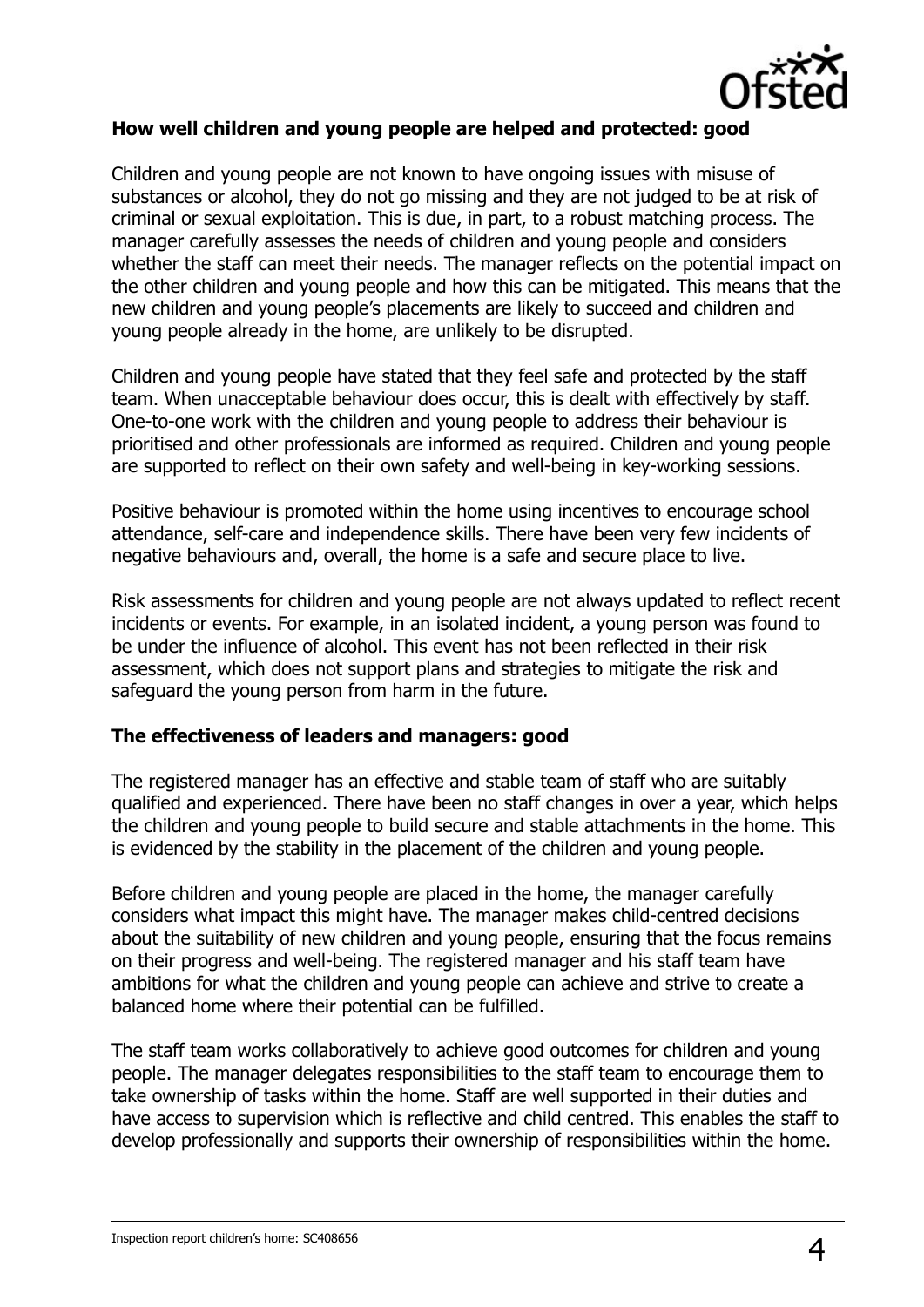

Reports from the independent visitor are valued and the manager responds quickly to any recommendations. These are discussed in team meetings and used to drive improvements. The manager also has effective internal monitoring systems in place to review the progress of the home. There are plans for the development of the home and the manager is currently incorporating a research-informed model of care to better support the children and young people.

Effective relationships have been established and maintained with professionals involved with children and young people. There is good feedback about the impact staff have on the lives of those in their care. Professionals said that the staff will advocate for the children and young people and challenge professionals where appropriate.

# **What does the children's home need to do to improve?**

### **Statutory requirements**

This section sets out the actions that the registered person(s) must take to meet the Care Standards Act 2000, Children's Homes (England) Regulations 2015 and the 'Guide to the children's homes regulations including the quality standards'. The registered person(s) must comply within the given timescales.

| <b>Requirement</b>                                                                                                                                                                                   | Due date   |
|------------------------------------------------------------------------------------------------------------------------------------------------------------------------------------------------------|------------|
| The protection of children standard is that children are protected<br>from harm and enabled to keep themselves safe.                                                                                 | 31/12/2019 |
| In particular, the standard in paragraph (1) requires the<br>registered person to ensure-<br>that staff $-$                                                                                          |            |
| assess whether each child is at risk of harm, taking into account<br>information in the child's relevant plans, and, if necessary, make<br>arrangements to reduce the risk of any harm to the child; |            |
| help each child to understand how to keep safe;                                                                                                                                                      |            |
| have the skills to identify and act upon signs that a child is at<br>risk of harm. (Regulation 12 (1)(2)(a)(i)(ii)(iii))                                                                             |            |
| In particular, ensure that all information is taken into account<br>when assessing the level of risk to a child or young person.                                                                     |            |
| The education standard is that children make measurable<br>progress towards achieving their educational potential and are<br>helped to do so.                                                        | 31/12/2019 |
| In particular, the standard in paragraph (1) requires the                                                                                                                                            |            |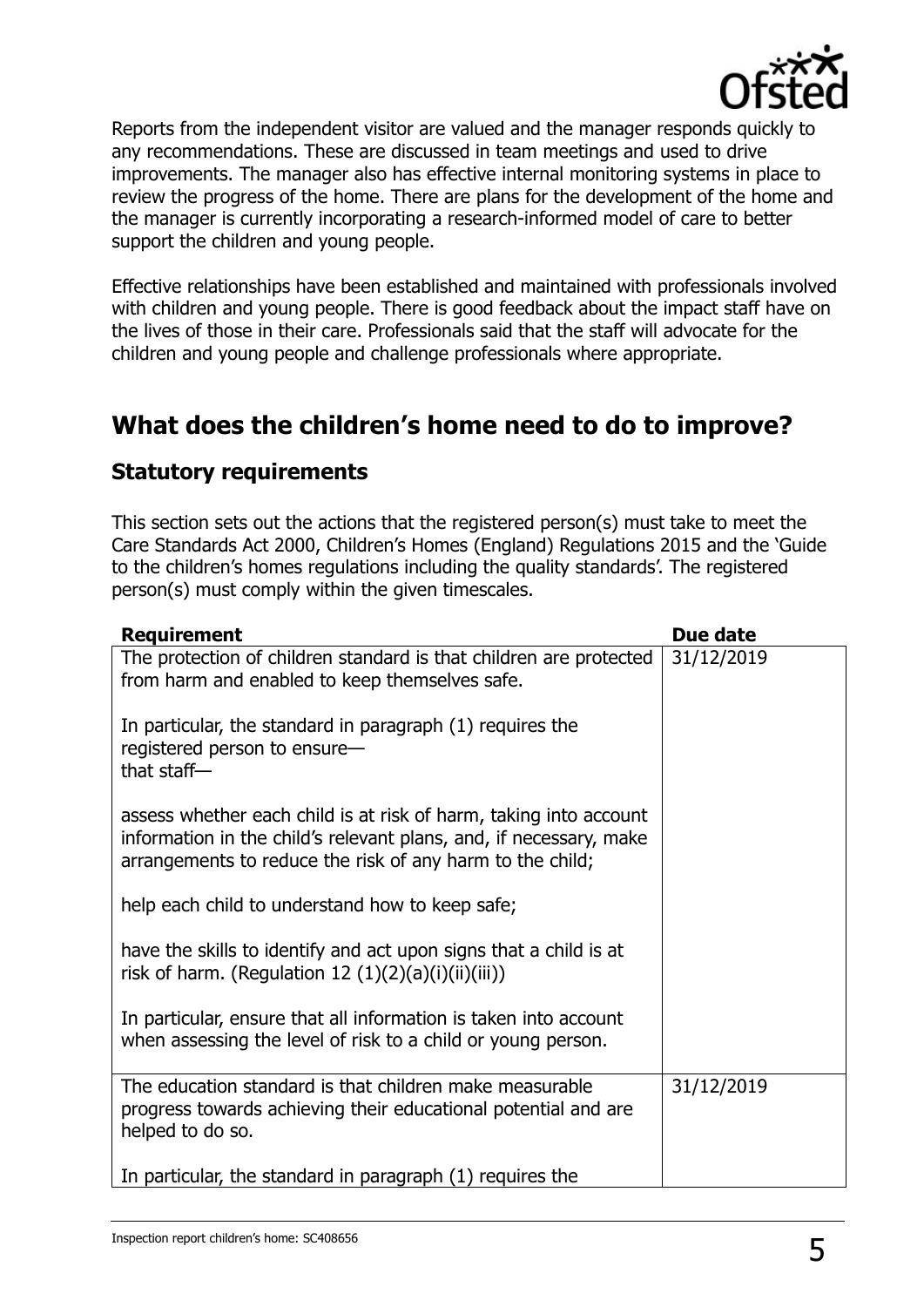

registered person to ensure that staff—

help each child to achieve the child's education and training targets, as recorded in the child's relevant plans;

understand the barriers to learning that each child may face and take appropriate action to help the child to overcome any such barriers;

help each child to understand the importance and value of education, learning, training and employment;

promote opportunities for each child to learn informally;

help each child to attend education or training in accordance with the expectations in the child's relevant plans. (Regulation 8 (1)(2)(a)(i)(iii)(iv)(v)(x))

In particular, staff should ensure that all children and young people have clear plans daily for educational activities and that efforts to re-integrate them into formal education are progressed.

# **Information about this inspection**

Inspectors have looked closely at the experiences and progress of children and young people. Inspectors considered the quality of work and the differences made to the lives of children and young people. They watched how professional staff work with children and young people and each other and discussed the effectiveness of help and care provided. Wherever possible, they talked to children and young people and their families. In addition, the inspectors have tried to understand what the children's home knows about how well it is performing, how well it is doing and what difference it is making for the children and young people whom it is trying to help, protect and look after.

Using the 'Social care common inspection framework', this inspection was carried out under the Care Standards Act 2000 to assess the effectiveness of the service, how it meets the core functions of the service as set out in legislation, and to consider how well it complies with the Children's Homes (England) Regulations 2015 and the 'Guide to the children's homes regulations including the quality standards'.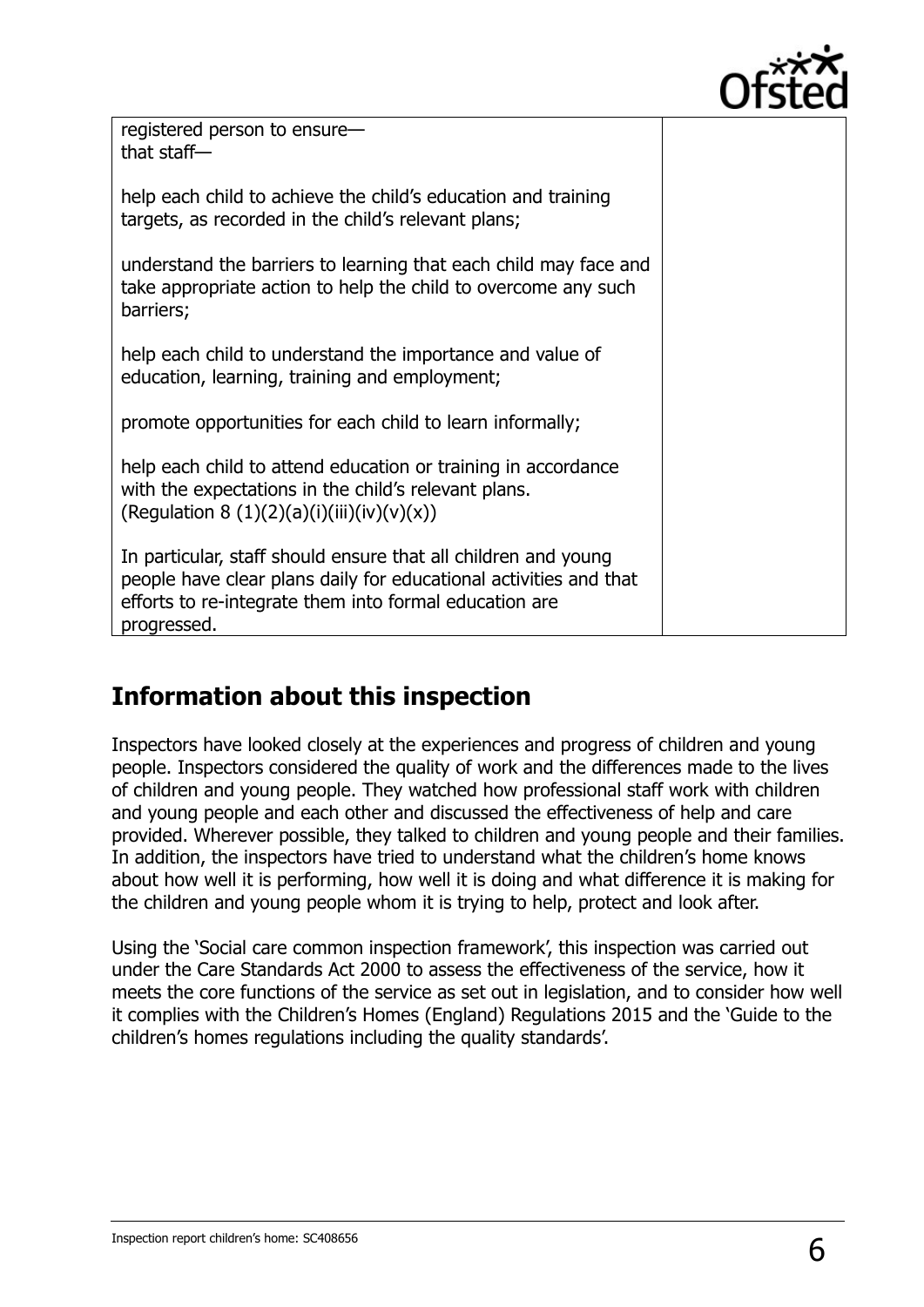

# **Children's home details**

**Unique reference number:** SC408656

**Provision sub-type:** Children's home

**Registered provider:** Highfield (North East) Limited

**Registered provider address:** 37 Emerald Street, Saltburn-by-the-Sea, Cleveland TS12 1EE

**Responsible individual:** William Ashton

**Registered manager:** Steven Cooke

## **Inspector**

Deb Duffy, social care inspector